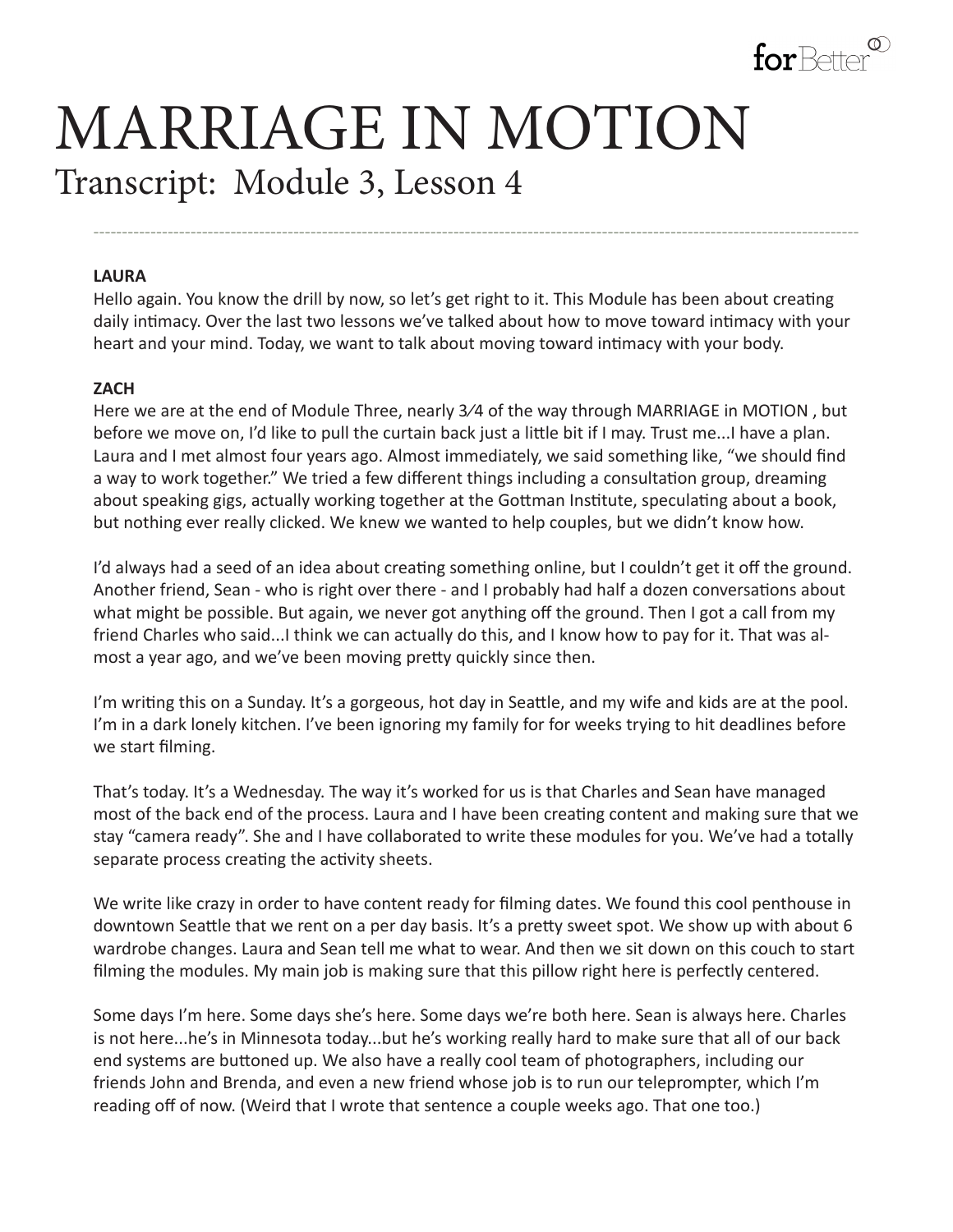Once we're done filming, there's a whole other process of editing, producing and publishing these videos for you. In all, we'll spend about six months dotting Is and crossing Ts before you see anything online. All that to say, it's a LOT more work than I ever imagined way back when we just had the seed

of an idea. At this point, we're really proud of what we're creating, confident that it'll look great, and that it'll be helpful to you.

So...I have two reasons for telling you all this...I want to remind you, and myself, that what you see isn't necessarily all there is to see. No matter what this course looks like, there's still a ton going on behind the scenes that makes it both better and worse than it might otherwise be. Just like a marriage.

The second is that, just like a marriage, the seed of an idea is a long way away from the full grown tree. You get this crazy idea that maybe, just maybe if you commit to a thing called marriage or a person called...Rebecca or Ryan or whatever...you might be able to create real change in the world. You might achieve happiness, or satisfaction, or bliss. But it's work. It's really really hard work.

If you're lucky, you'll have some really good friends travel with you along the way. Like Laura and Sean and Charles. But in a marriage, I really want you to think about the power of friendship. That's been the entire focus of this third module. The cultivation of an epic, intimate, friendship between you and your spouse. I can tell you for sure...as much as our forBetter team has labored to bring this course to life, my absolute biggest source of support has been Rebecca. I know for certain that Laura and Sean and Charles would all say the same thing...not that Rebecca was their biggest support, but that their friendship with their spouse was their sustaining effort.

So... we want to spend the rest of this last module talking about epic friendship.

## **LAURA**

In this video we'll focus on how to how to strive for an epic friendship. You'll learn more about:

- 1. Love languages.
- 2. How to play.
- 3. More about the power of small things..
- 4. How to ruin a friendship.
- 5. Friendships with other people.
- 6. To become clear about your "next step".

## **LAURA** - *Cont'd*

In the last lesson, we introduced the idea of "Love Languages" which was introduced by Gary Chapman in his book The 5 Love Languages . The 5 Love Languages are:

- Gifts
- Quality Time
- Words of Affirmation
- Acts of Service
- Physical Touch

These categories basically represent primary ways we may prefer to give and receive love. Some of us prefer gifts. Some prefer kind words. Do a quick self assessment. If you were to rank the top 2-3 ways that you prefer to give love, what would you pick?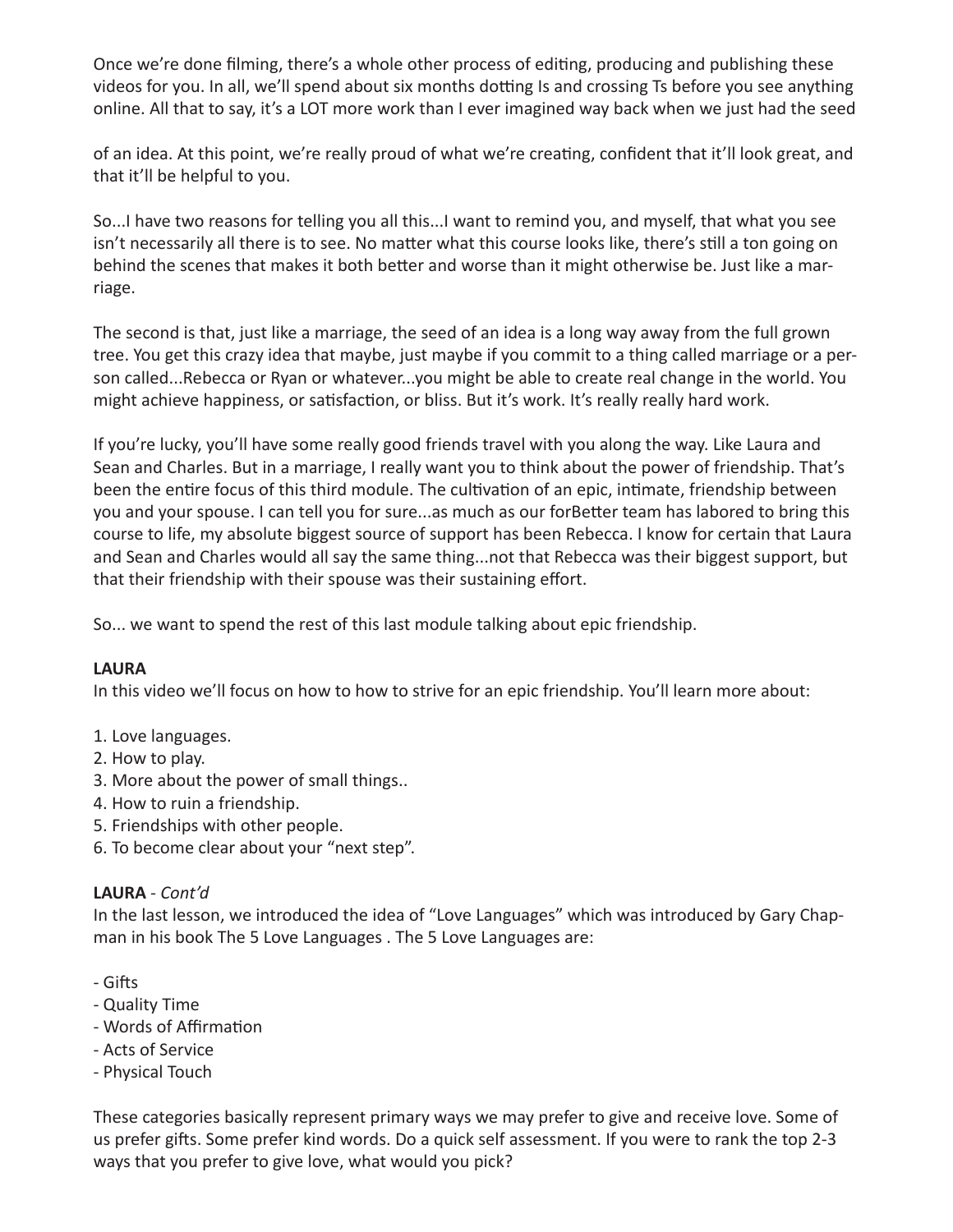What about the ways that you perceive love?

Imagine if these were actual languages. Say you're an English speaker and you fell in love with someone who only spoke French. Would you try to learn French? Wouldn't you hope they'd try to learn English.

It's no different with Love Languages. We've given you a quick quiz in the activity sheet to help you name your love language. It's entirely possible, it's not on the list but regardless, epic friendships are built by learning to speak one another's language.

# **ZACH**

Another thing that epic friendships have in common is an ability to play. We spent a lot of time on that in the first lesson of this module, but I think it bears repeating. You ought to commit to having fun together. No one wants to spend 50 years in a relationship without authentic laughter and joy. In an epic friendship, you learn how to have fun in unfun places. What's the most unfun place? Maybe the DMV? Airport? Emergency room?

I think this starts with perspective. One of my favorite thinkers, Tim Urban, of the blog Wait But Why notes, "when you choose a life partner, you're choosing a lot of things, including your parenting partner and someone who will deeply influence your children, your eating companion for about 20,000 meals, your travel companion for about 100 vacations, your primary leisure time and retirement friend, your career therapist, and someone whose day you'll hear about 18,000 times."

That's intense. You can't afford to be a party pooper over a lifetime. Sure you're going to have bad days, but over the long haul you need to take yourself less seriously and commit to a sense of appropriate humor about this complex world we live in.

# **LAURA**

One of the things we've been talking about throughout this course is power of small changes. There's in incredible piece of research that blows my mind every time I think about it. Basically, the researchers set up cameras in couples' homes and said, "Do what you do: Cook dinner, do homework, clean up, get your kids to bed and bath. Just live your life."

Couples had been pre screened as either in either a generally positive, or generally negative state. When researchers watched the video, they counted the number of positive interactions. Any time there was a smile or a wink or a "thank you" or a pat on the butt. Anything, they'd mark down a little hash mark. Later when they had the couples watch the video back, they also had to count the number of positive interactions.

Couples who had pre-screened as in a positive state, they were able to see that same number of positive interactions as the researcher. Couples in a negative state...they missed about  $1/3$  of the positive interactions seen by neutral observers. Do you know that this means?

It means being in a negative state of mind, it actually distorts your view of reality. It is really important that you not dismiss this study. And it's really important that you strive for a positive perspective on your world and your relationship. Epic friendships can only thrive in a realistic environment. They cannot exist in a world filled with guessing and second guessing.

## **ZACH**

Yeah, a negative state of mind is a great way to ruin a friendship. I have a client who claims to suf-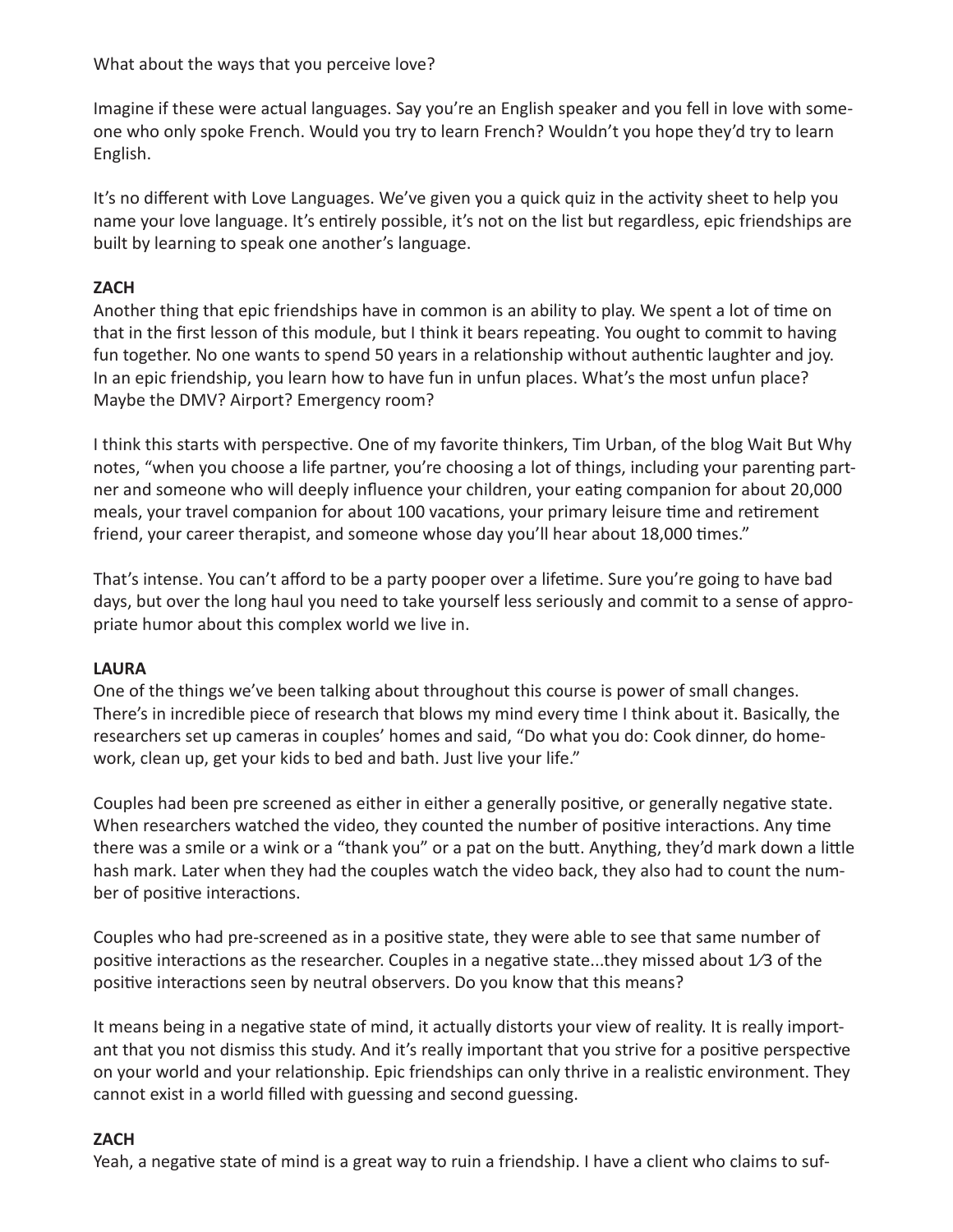fer "the malady of negative thinking". She claims it's like a pair of glasses that turns everything to a yucky mossy green. We're working on getting her some new glasses.

But that's actually not the biggest killer of a friendship. That's easy. It's contempt. I started this video with a soliloquy, so I'll try not to finish with one. But I simply don't think a marriage can thrive and survive without a strong sense of mutual appreciation and regard between both partners.

If one partner is in a superior, or one-up, or more powerful position over another, you simply cannot cultivate an epic friendship. I see this most often in really conservative relationships - political and religious - where men have ascended to a "leadership" role that doesn't honor and respect the women. It's not always contempt, and it's not always a bad relationship, but it's never an epic

I want to beg you...if you're in a relationship without an equal measure of respect...especially if you're the one lacking respect for your partner. Go back a little bit and find a new path. The path you're on will only lead to "for worse".

#### **LAURA**

I want to add just one thought that I think bears noting as we talk about your epic friendship. That's the role of others. Shirley Glass - who is Ira Glass' mom, if you've ever listened to This American Life wrote an incredible book about rebuilding trust after infidelity. The book is called Not "Just Friends".

In it, she offers a beautiful metaphor about how true friendships work within the context of a marriage. The image of windows and walls symbolizes the level of intimacy within the marriage. You can have intimacy in your marriage only when you are honest with your partner about things that are significant to you. When you withhold information and keep secrets, you are erecting walls between you that act as barriers to free flow of thoughts and feelings that deepens your intimacy.

The goal is to create windows between you so that you are able to be unfiltered and uniquely you. I'm talking about allowing yourself to be truly seen by your partner. Remember when we said Intimacy was Into-Me-You-See?

Allowing your partner to peer into your delicate places is an act of vulnerability that can and SHOULD only take place within the context of your marriage. Let me step on my soap box for a second...these windows that you are creating are to allow complete visibility, transparency and access to one another.

I want to warn you now that these windows are not intended to be had with others. That would be a betrayal. Let me give you an example...you may find yourself enjoying a coworker's company and gradually overtime you begin to disclose more and more details about yourself. The conversation has transitioned from how your weekend went to more personal details about your family and even details about how your marriage isn't going so hot. This depth of self disclosure is you creating a window where a wall should be. That's a no-no. Your marriage is a special union in which you are creating windows with the one you love and trust. Not creating windows with another.

Let me tell you a story real fast. Past couple comes to my office following the revelation of an emotional affair. Her cell phone and ipad were connected. While the husband was in the bathroom with the ipad, she was in the living room on her cell phone skyping with a coworker. The tone of the conversation was familiar. Too familiar. The husband watched every message exchange as it popped up on his ipad. It was clear to him that his wife had been betraying him for a while. I want you to imagine this scenario whenever you find yourself slipping into an intimate place with someone outside